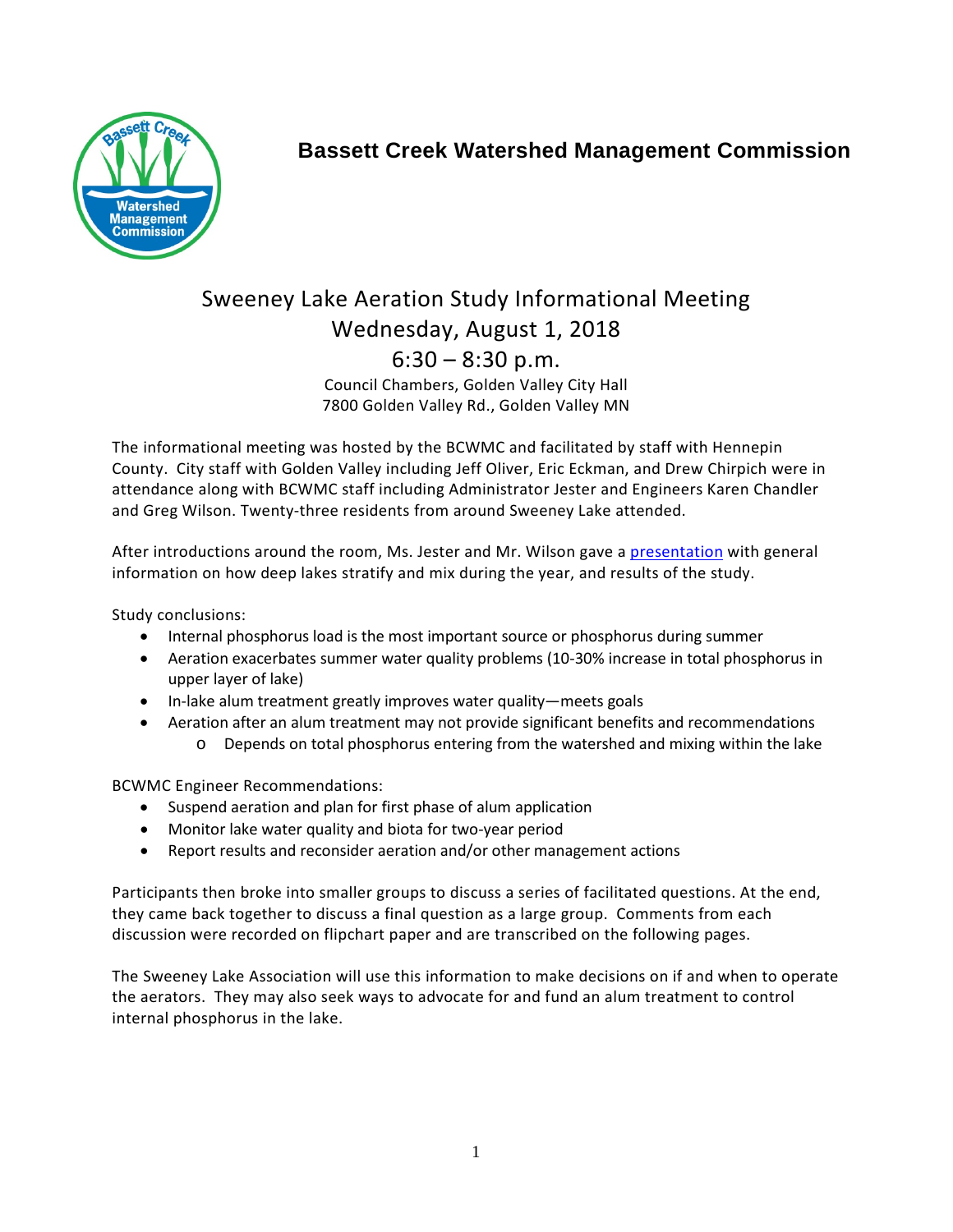## **Notes from Two Small Group Discussions:**

What from the study stands out to you?

- Temperature acts to hold down phosphorus
- Aeration kicks up pollutants
- Aeration creates year-round "spring turn over conditions"
- Unclear whether aeration is long term solution for lake
- Is there something other than alum that offers a long term solution?
- Is there a reason to care about phosphorus level at the bottom of the lake? What is the ideal phosphorus level?
- Are there other reasons aeration might be helpful to the lake? Perhaps it's helping to keep Eurasian watermilfoil away.

What did you hear in the study that you have also seen or experienced?

- Story about phosphorus reflects experience with algae
- 2017 had great water quality on the south end of the lake
- Why was there an alum treatment in Twin Lake?
- Rain events contribute to phosphorus
- How does the Schaper Pond Diversion Project affect phosphorus?
- There was less noise with the aerators off.
- With no aeration in 2017, there was more curlyleaf pondweed and coontail and more algae in northwest corner.
- 2018 = less weeds but more algae at the beginning of the summer
- South end of lake = better conditions
- Clearer water in 2017 and 2018
- There are many variable driving water quality

What felt like new information?

- Temperature stratification
- Stirring up phosphorus
- Efficacy of alum and that it is possible
- How to maximize the value of alum treatment
- Swimming is the target activity that drives water quality standards
- Statistics about aeration effectiveness
- 2017 results
- Reasonably priced solutions
- Why was alum presented as an option if we can't pay for it?
- Is anybody besides Sweeney Lake Association prepared to take remediation action?